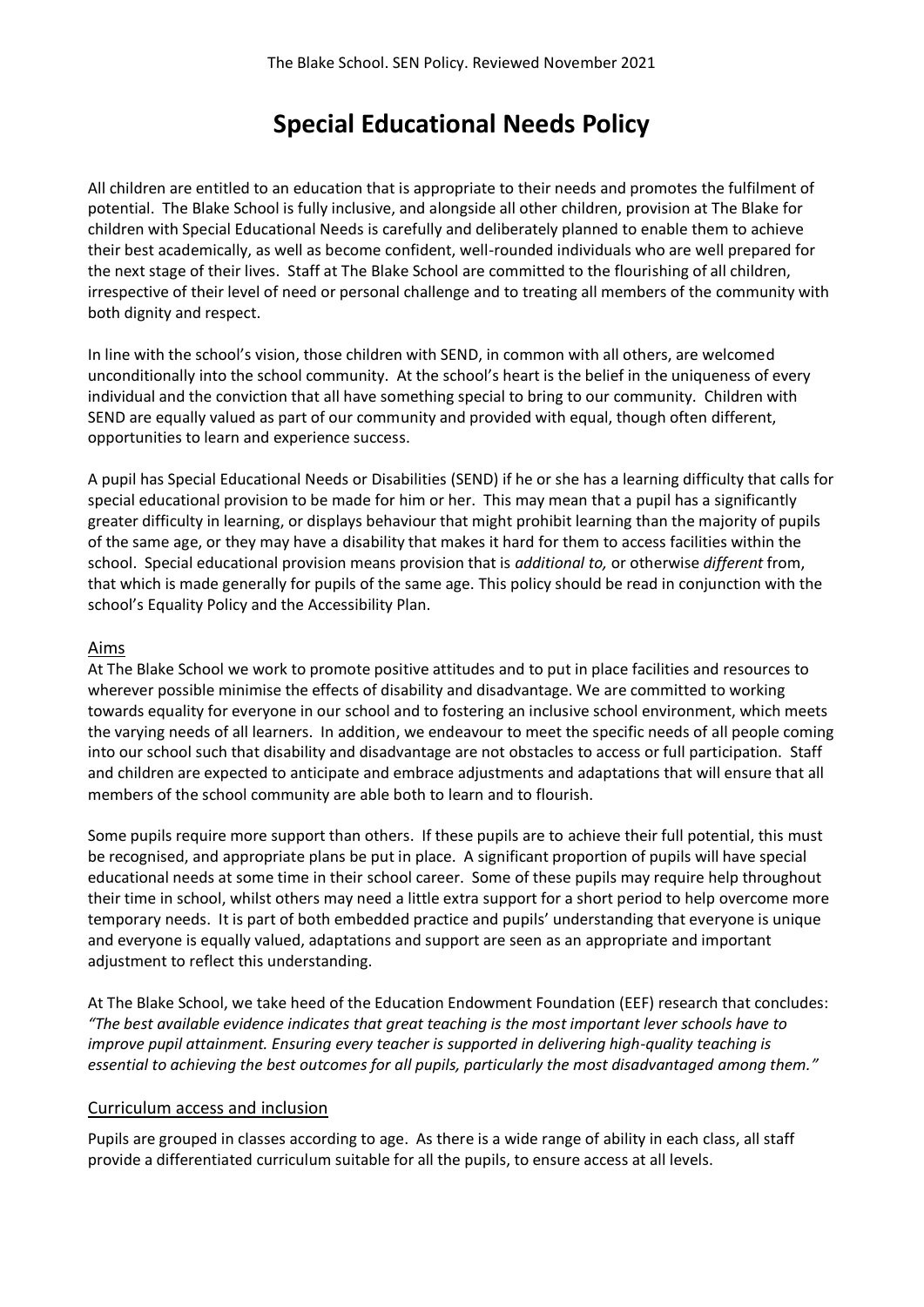Any pupils with particular needs are included as fully as possible into the normal classroom environment and, where appropriate, the curriculum is adjusted. Staff at The Blake School are committed to providing high-quality teaching for all pupils, that allows children to progress in their learning, whatever their starting point. Sometimes it may be appropriate to withdraw a pupil sensitively, to work as part of an evidencebased intervention, individually with a TA or the SENCO in order to acquire, reinforce or extend skills more effectively. For some pupils, these interventions are used to improve motor skills or application, or to give support in a particular area e.g. spelling. Intervention programmes are used to target an individual's specific needs and may be taught 1:1, or in small groups.

Sometimes children may be part of a group for a limited time period to boost confidence in an area of the curriculum. Provision for pupils with SEND is intended to enable them to make the greatest possible progress in the context of both academic learning and in their personal development.

# Roles and responsibilities

Provision for pupils with SEND is a matter for the school as a whole. It is each teacher's responsibility to provide for the pupils with SEND in his/her class, and to be aware that these needs may be present in different learning situations. All staff are responsible for helping to meet an individual's special educational needs, and for following the school's procedures for identifying, assessing and making provision to meet these needs.

The **governing body** in co-operation with the Headteacher, has a legal responsibility for determining the policy and provision for pupils with special educational needs - it maintains a general overview and has appointed a representative, the SEND governor, who takes a particular interest in this aspect of the school.

**Governors** monitor the provision (and the quality of provision) for children with SEND including how they are able to join in with school activities alongside other pupils, so far as is reasonably practical and compatible with their needs.

Governors ensure that parents can access information regarding the implementation of the school's SEND policy e.g. through information on the website, ensuring that they have regard to the requirements of the 2014 Code of Practice for Special Educational Needs

The **Headteacher** has responsibility for:

- setting up appropriate staffing and funding arrangements, and overseeing the school's work for pupils with SEND, in conjunction with Special Educational Needs Co-ordinator (SENCo)
- the management of provision for pupils with special educational needs
- keeping the governing body informed about SEND issues
- working closely with the SENCo
- the deployment of all special educational needs personnel within the school
- monitoring and reporting to the governors, alongside the SENCo) about the implementation of the school's SEND policy
- promoting inclusion across the school.

The **SENCo** is responsible for:

- overseeing the day to day operation of the school's SEND policy
- co-ordinating the provision for pupils with special educational needs
- ensuring that an agreed, consistent approach is adopted
- helping staff to identify pupils with special educational needs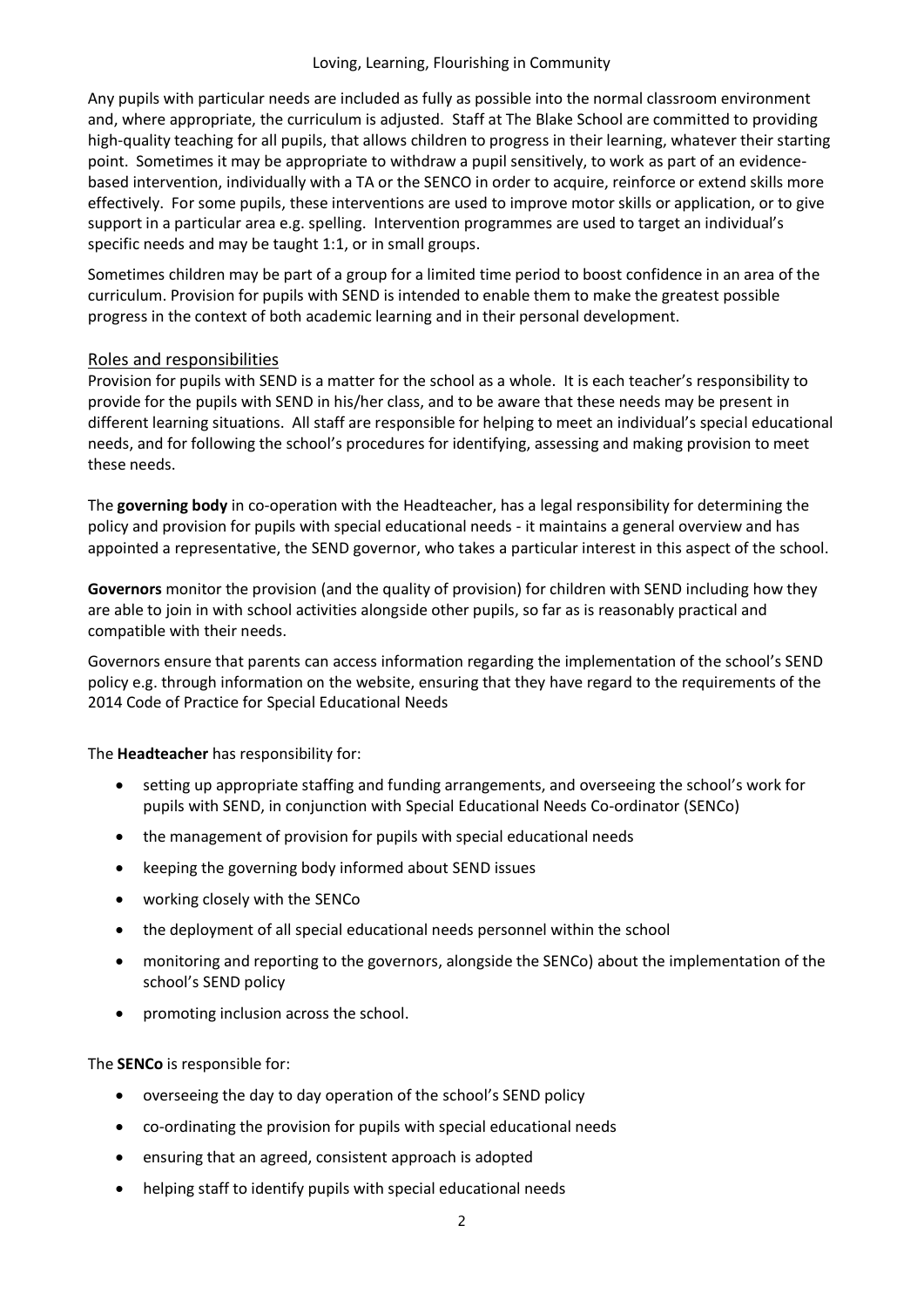- carrying out detailed assessments and observations of pupils with specific learning problems
- supporting class teachers in devising strategies, drawing up Individual Education Plans (IEPs), setting targets appropriate to the needs of the pupils, and advising on appropriate resources and materials for use with pupils with SEND and on the effective use of materials and personnel in the classroom
- working with parents to ensure that they feel supported and that their concerns are listened to
- liaising closely with parents of pupils with SEND, so that they are aware of the strategies that are being used and are welcomed and involved as partners in the process
- liaising with outside agencies, arranging meetings, and providing a link between these agencies, class teachers and parents
- maintaining the school's SEND register and SEND records
- contributing to the in-service training of staff
- liaising with the SENCos in receiving secondary schools and/or other primary schools to help provide a smooth transition from one school to the other

**Class teachers** are responsible for:

- the progress and attainment of pupils with SEND in their class
- including pupils with SEND in the classroom, and for providing an appropriately differentiated curriculum
- making themselves aware of the school's SEND Policy and procedures for identification, monitoring and supporting pupils with SEND
- giving feedback to parents of pupils with SEND.

**Teaching Assistants** work as part of a team with the SENCo and the teachers, supporting pupils' individual needs, and helping with the inclusion of pupils with SEND within the class. They play an important role in implementing IEPs and monitoring progress. They contribute to review meetings and help pupils with SEND to gain access to a broad and balanced curriculum. Specifically trained staff facilitate nurture groups and positive behaviour support, both inside and outside of the classroom.

#### Admission arrangements

The Blake Primary School strives to be a fully inclusive school, all pupils are welcome, including those with SEND. If a parent wishes to have mainstream provision for a child with an EHCP the school will consider the provision as outlined in the EHCP and make a decision as to whether the school can facilitate this, whilst not prejudicing the provision to other children. Wherever possible needs are accommodated. On occasion, pupils already on roll and with an EHCP may be able to have their needs met at first, but despite all reasonable endeavours, it becomes evident that mainstream is no longer the best environment for them to flourish. Decisions in this instance will be made in the best interests of the child and in consultation with parents and professionals.

#### Allocation of resources

The Headteacher, SENCo and the governors of the school regularly monitor the needs of pupils with SEN. Resources are allocated according to need. The resources available include teaching assistant help, teacher time and materials, which are dependent on the school's SEND budget. Any money allocated as a result of an Education Health Care Plan (EHCP) or additional top up funding is spent according to the priorities outlined in the outcome planning section of such plans, or in accordance with identified need. The school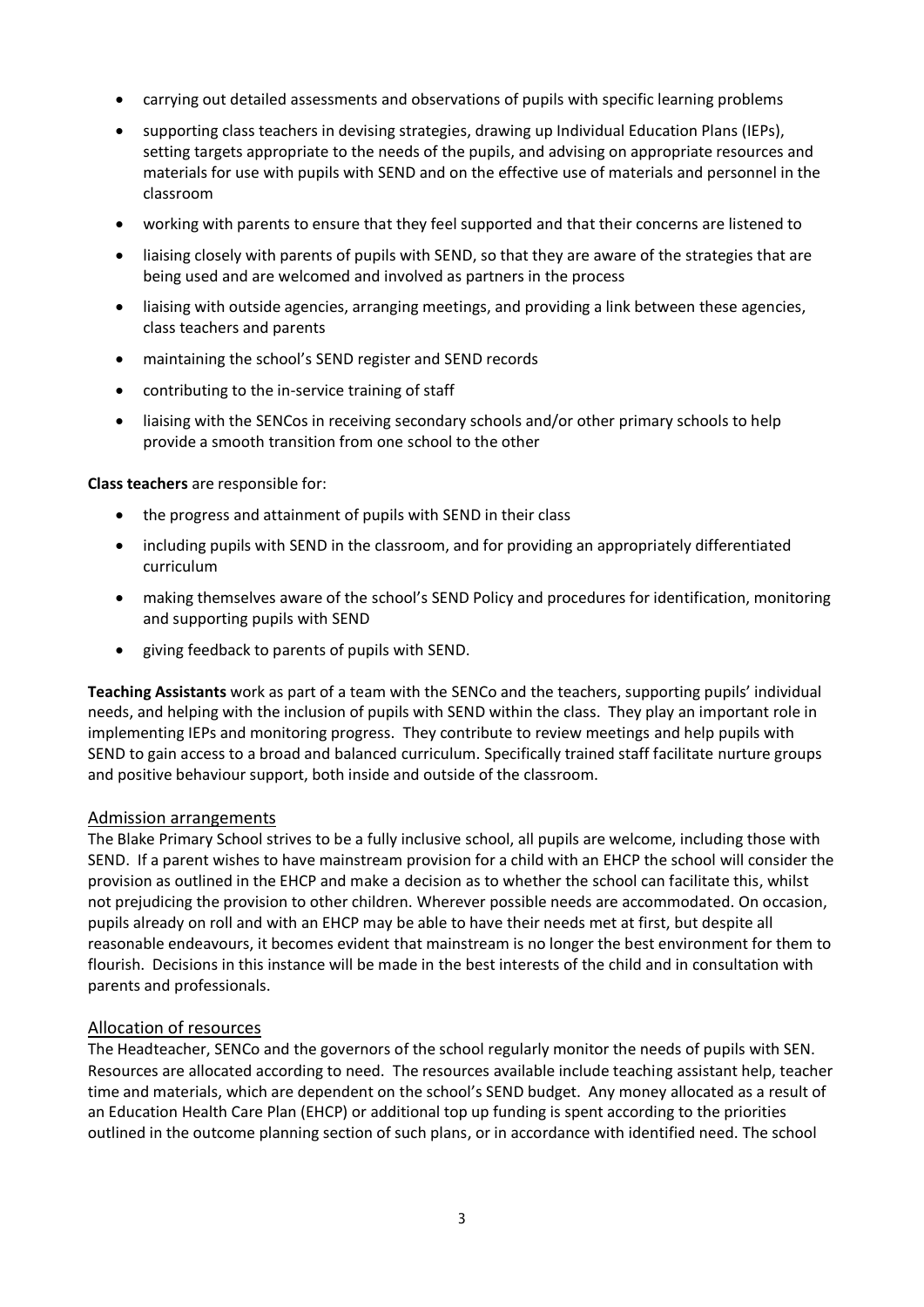has a continuing commitment to sourcing appropriate resources for pupils with SEND to minimise disadvantage, improve access to learning and support personal development.

# Categories of Special Educational Need

The 2014 SEND Code of Practice recognises four broad areas of special educational need:

| <b>Code of Practice needs</b>                    | <b>Categories</b>                            |
|--------------------------------------------------|----------------------------------------------|
| Communication and interaction                    | Language                                     |
|                                                  | Autistic spectrum disorder (ASD)             |
| Cognition and learning                           | Learning                                     |
|                                                  | Specific learning difficulties e.g. Dyslexia |
| Social, emotional and mental health difficulties | Social and emotional difficulties            |
| (SEMH)                                           | ADHD, Attachment disorders                   |
| Sensory and/or physical                          | Hearing                                      |
|                                                  | Visual                                       |
|                                                  | Physical                                     |

# Identification, assessment and review

The Code of Practice (2014) outlines a graduated response to pupils' needs, recognising that there is a continuum of need matched by a continuum of support. This response is seen as action that is **additional to** or **different from** the provision made as part of the school's usual differentiated curriculum and strategies.

The staff at The Blake School value home/school links and encourage parents to be partners in the education process. Parents are encouraged to discuss any concerns with class teachers as they arise and are always encouraged to take part in the process of reviewing and monitoring provision and progress.

Parents are welcome to bring a representative or friend with them to any SEN review meetings in school and wherever possible arrangements will be made for interpreters to be present for parents with a first language other than English.

## **Early Identification**

The Blake Primary School recognises pupils who may have needs that can be currently met within the normal differentiated classroom provision, but who present a level of delay in their learning or behaviour that causes their class teacher some concern. In this case, the child would have an individual Pupil Profile outlining specific needs or barriers to learning as well as strategies and planned support for overcoming such barriers. The Pupil Profiles are reviewed termly by Class Teachers. If progress is not made or concerns increase a meeting is held between the SENCo, class teacher and parents to agree next steps and assess to see if the child is meeting the descriptors for SEND.

## **SEN Support**

If a pupil requires additional and different support and meets the Oxfordshire SEND guidance criteria then support at SEN Support is put in place. An Individual Education Plan (IEP) is written by the class teacher with support from the SENCo, and reviewed three times a year. Parents are invited to reviews and encouraged to play a full part in the process. At SEN Support stage, outside agencies may become involved depending on the level and area of need and difficulty; this is often the school's Educational Psychologist, but may be one of a range of other Local Authority or Health Service professionals. Outside agencies may undertake more specialised assessment and/or observe the pupil. Parental permission is always sought as part of a formal referral to any external service.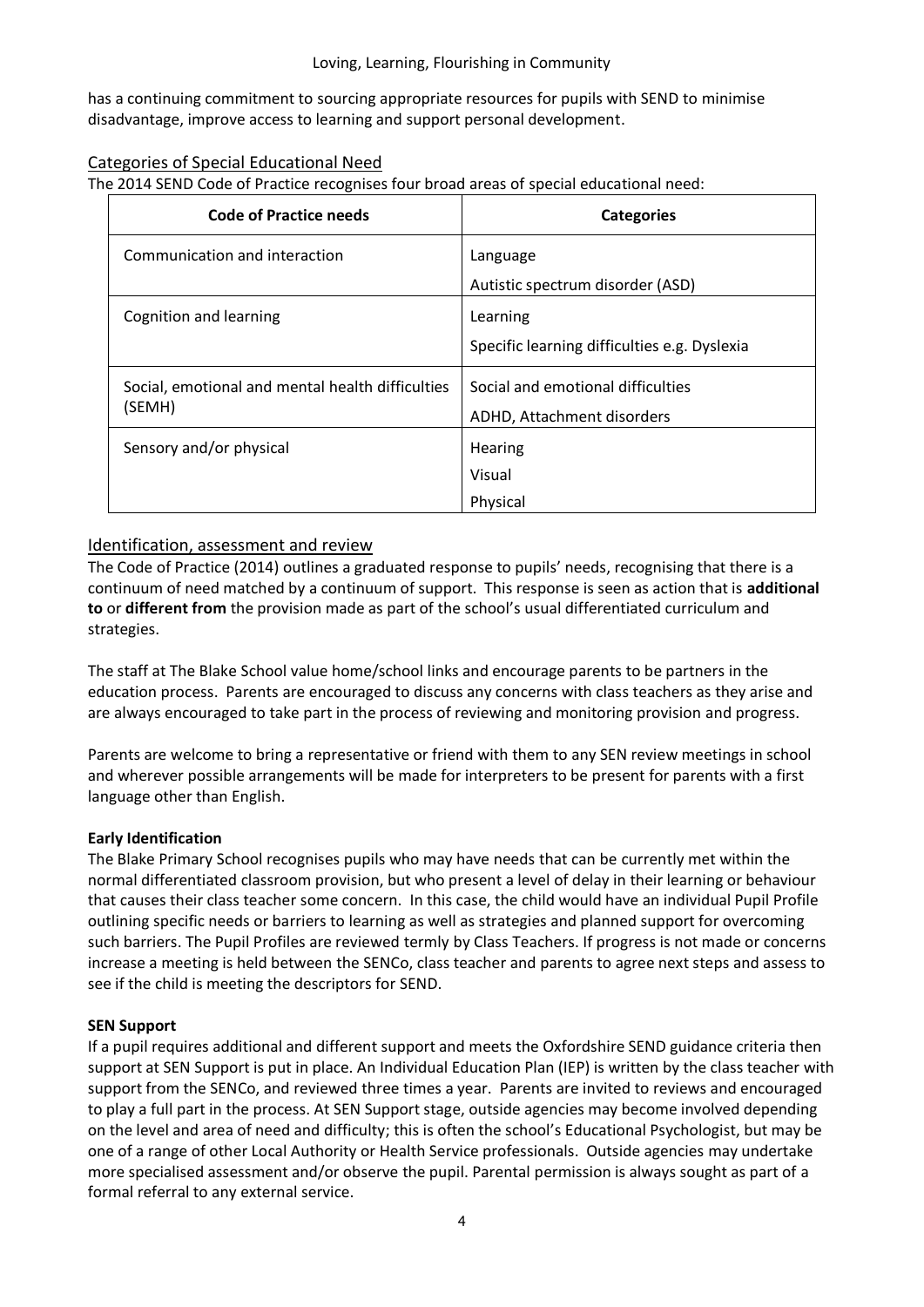Reviews of IEP's for pupils on the special educational needs register are usually carried out in October/November, February/March and June/July. Pupils are fully involved with the 'Voice of the Child' being an integral part of review. Parents are invited (in person or remotely), but if they cannot attend, they may arrange to meet the class teacher at a mutually agreed time. TAs are also invited to attend but if they are unable, they provide a brief written input for consideration at the meeting. Following the review, copies of the review form and the new IEP are sent to parents. SEN Support takes the form of a four- part cycle: assess, plan, do, review.

Pupil Profiles are reviewed by the class teacher, pupils and parents three times a year and a formal review will take place during the final parents evening of each academic year before the profiles are passed onto the new class teacher.

## **Education Health Care Plan (EHCP)**

Some pupils with Special Educational Needs receive an Education Health Care Plan. These pupils are likely to have severe, long term, or complex needs that require more specialist advice and support.

For pupils with EHCPs an Annual Review Meeting has to be held once a year which may coincide with one of the regular reviews. At this meeting, consideration is given as to whether the EHCP should continue, and whether provision/strategies should be maintained or amended. It should set new long-term objectives and outcomes for the following year. Annual Review meetings are normally held during the school day. All relevant professionals, including those who contributed to the original statement/EHCP, are invited to attend or to submit a written report.

## Evaluating success

The success of the school's SEND policy and provision is evaluated through:

- monitoring of classroom practice by the SENCO and subject co-ordinators
- analysis of pupil tracking data and test results for individual pupils and cohorts,
- annual monitoring of procedures and practice by the SEND governor,
- the School Development Plan,
- visits from LA/ODST personnel and OFSTED inspection arrangements,
- pupil voice,
- meetings of parents and staff, both formal and informal.

## Links with other schools and transfer arrangements

At The Blake school, it is our intention that:

- pupils with SEND are, if required, given additional visits to secondary provision prior to transfer,
- for pupils with an EHCP, the pupil's EHCP is amended early on in the year of transfer in the light of the recommendations of the annual review in Year 5, the parents' views and preferences and the response to consultation by the LA with the schools concerned,
- the SENCo of the receiving school, where possible, attends the final annual review of Year 6 for whom the particular school has been named,
- representatives from the Partnership secondary schools visit The Blake school to meet parents and pupils before transfer.

## Staff development, specialism and appraisal

At The Blake School:

• the SENCO has successfully completed the National Award for SENCO Coordination gaining a post graduate certificate in advanced special educational practice,